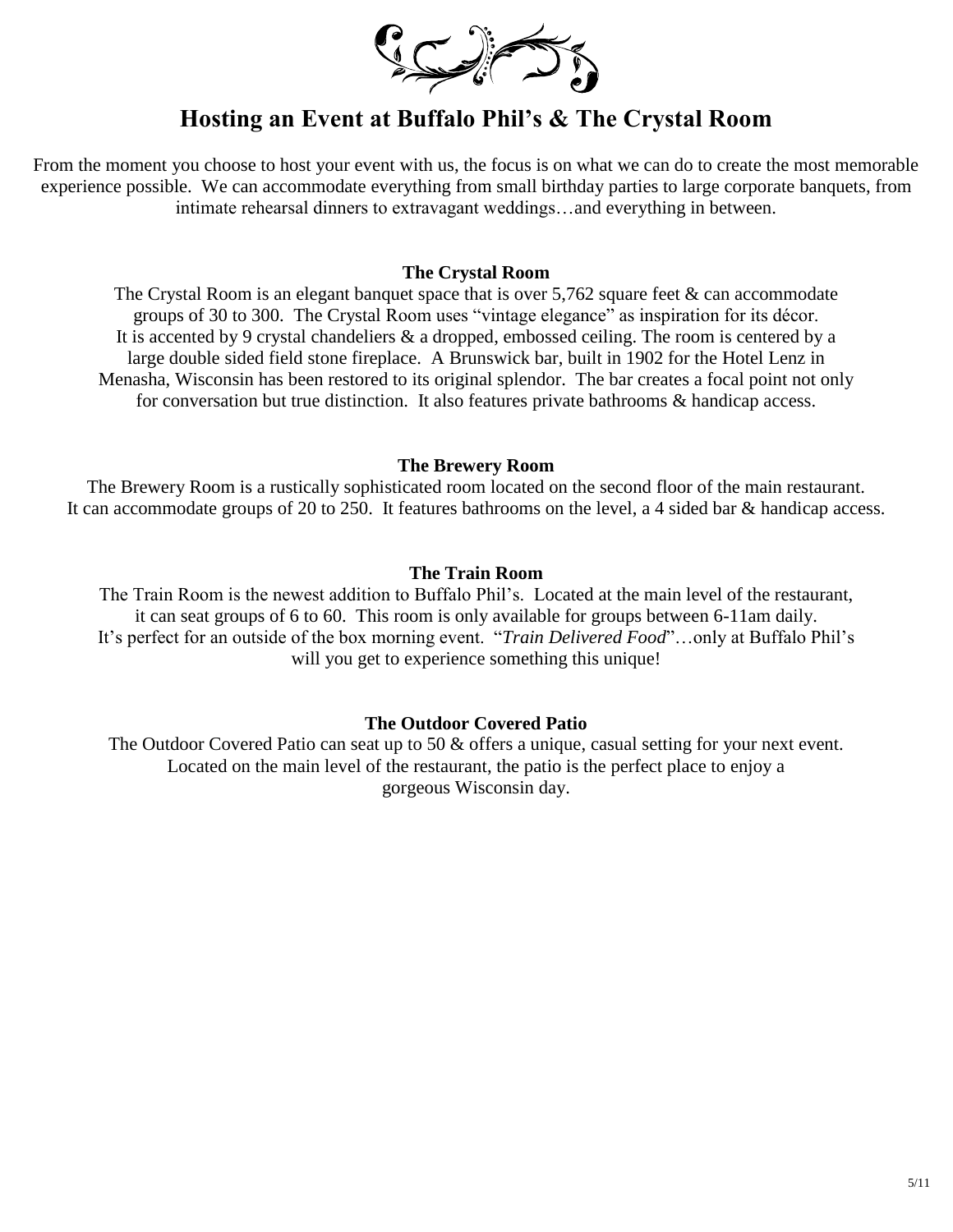

**Testimonials**

Allow our experienced sales & banquet staff transform your ideas & expectations into moments & memories. Let us take care of all the details, so you can sit back  $\&$  enjoy.

*"When we did our event at Buffalo Phil's it could not have been any better. The food was excellent, the service was unparalleled & everything was perfect." –Miron Construction*

*"We had a wonderful time as always in The Crystal Room. It has been our tradition to hold the event there & everyone raves about how beautiful & comfortable the space is." –The Registry*

*"First of all, let me say that the service we received from our banquet manager, Agnes, & the wait staff at Buffalo Phil's was exceptional." –McCauley & Wakup Wedding*

*"I just want to thank you & your wonderful staff for the great job you did for us Monday night. Everyone had a great time. I just can't say enough how helpful the entire staff was with all our needs & the pleasant, professional way they presented themselves." –Venture Marketing, LLC*

*"Your staff was amazing. They served both food & drinks to everyone very quickly & they were always smiling & very friendly. The Crystal Room was so beautiful & everything fit perfectly. We were 110% completely satisfied…I would recommend your place to anyone! And the food…I couldn't even count the many compliments we received on the food…it was delicious!" –Frank & Bee Wedding*

*"We had a great time! The food was excellent (many great comments) & the service was outstanding!" –ADP*

*"The event Tuesday night was terrific! Your staff was so wonderful to us." –Ultra Diamonds*

*"I wanted to thank you & your staff for all your hard work on my wedding day. All my guests were very impressed with your staff. I've received so many comments on how great the food & the wait staff was… one of the best they've had for a wedding reception. Also, Agnes was absolutely wonderful to work with the night of the wedding, she did a great job! I'll definitely refer friends or family members in the future to the Buffalo Phil's Crystal Room." –Teasdale & Peterson Wedding*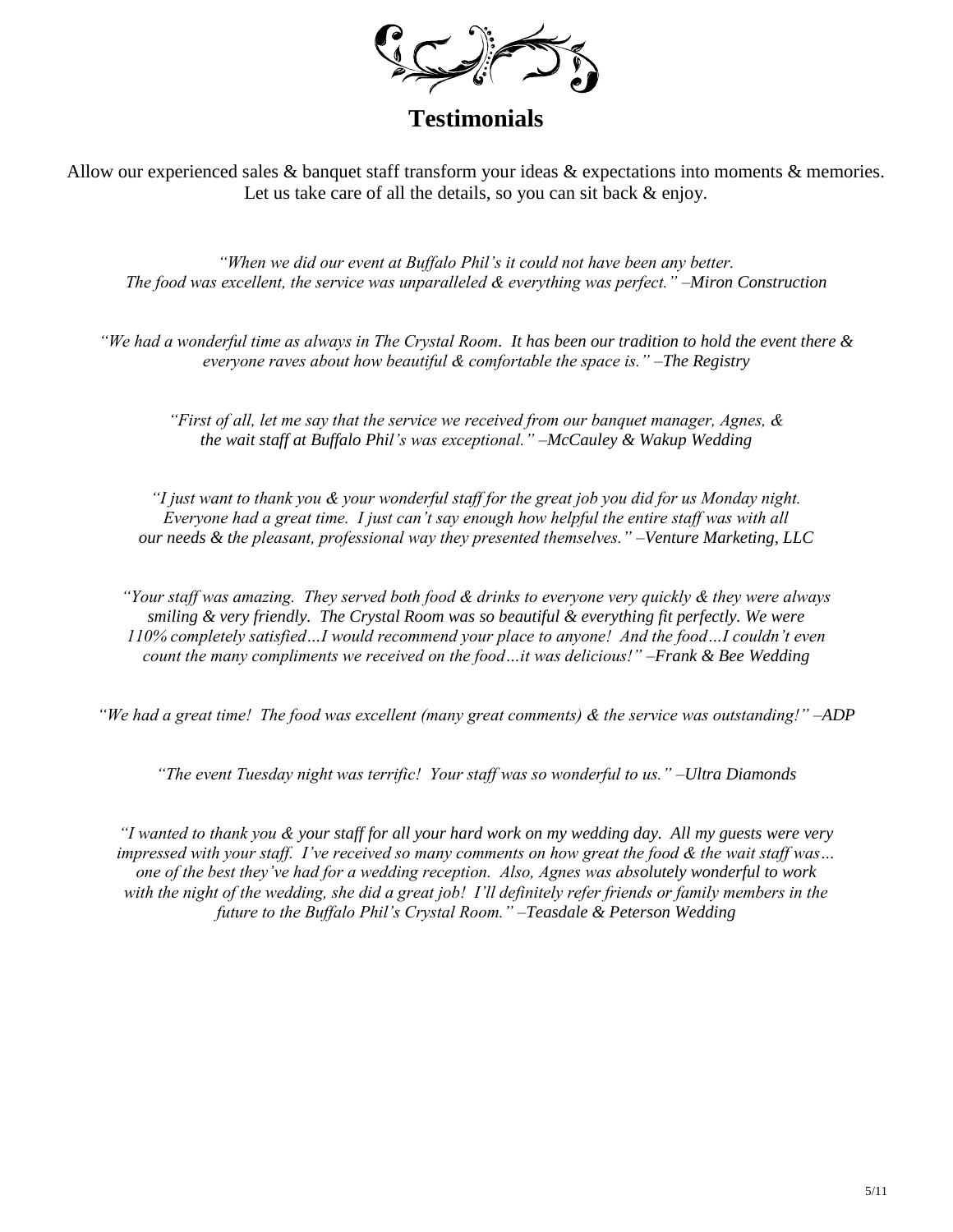

# **Our Amenities**

### **From intimate to extravagant these amenities are all complimentary!**

All Desired Tables; including Gift, Cake, DJ & Dinner Tables *We will provide 8' rectangular tables or 60" round tables.*

Choice of Traditional White Linens or Gold Tone Linens *Includes tablecloths & napkins.*

All Required China, Glassware, Barware & Silverware

Head Table for up to 18 People

12 Antique Mirrored Centerpieces

30' x 30' Teak Dance Floor

Use of Microphone, PA System & Podium

Cake Cutting Service

Service Staff *In attire appropriate to your function.*

On Site Banquet Manager *Manager will be there from the beginning to the end of your function.*

Cash Bar Setup & Bartender(s) *This is available in The Brewery Room & The Crystal Room.* 

Hosted Bar Setup & Bartender(s) *This is available in The Brewery Room, The Outdoor Covered Patio & The Crystal Room.* 

Exclusive Referral List of Event Professionals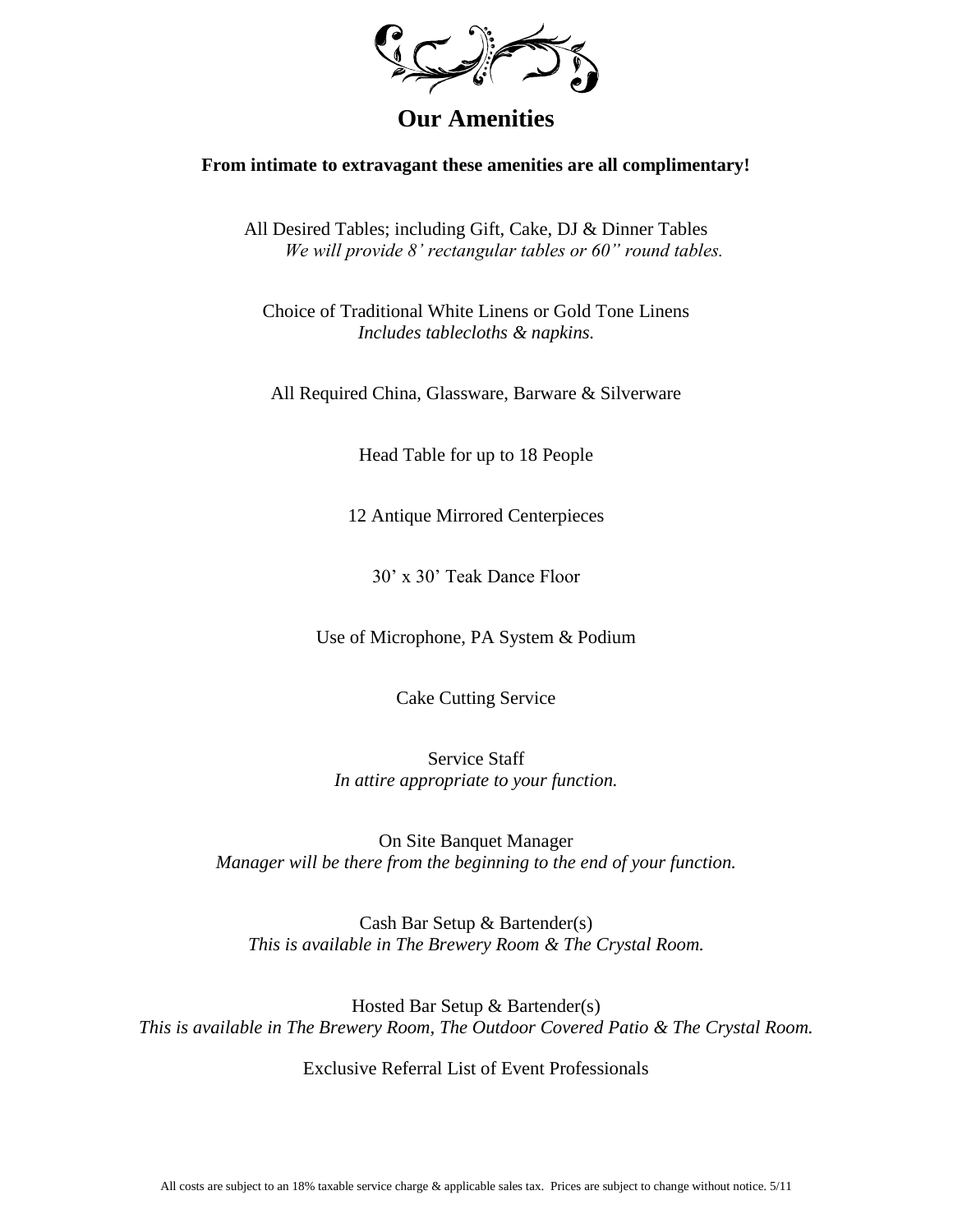

# **Additional Services & Equipment**

These are all rental items. You pay for usage, but they remain property of Buffalo Phil's. They must be ordered a minimum of 14 days in advance.

# **Alternative Colored Linens**

Napkins \$.50/each Color Options include: Yellow, Purple, Black, Green, Pink, Navy, Red, Dresden, Beige, Cade Blue, Blue, or Burgundy

# **Chair Covers**

White Chair Covers \$6.25/each There is a minimum of 75 rentals. Color Options for Organza Sash Colors include: Chinese Blue, Bronze, Copper, Gold, Burgundy, Olive, Hot Pink, Silver, Deep Berry, Light Pink or Chocolate Brown

Removal of Chair Covers after an Event (when not rented through Buffalo Phil's) \$2/each

# **Centerpiece Decorations**

Candle Centerpieces \$10/each

**Risers**

4' x 8' Riser \$40

Risers can only be used for events of 220 or less guests. There is a maximum of 12 place settings on the risers.

### **Audio Visual Equipment**

Big Screen TV \$50 LCD Projector \$50 8' x 8' Portable Projection Screen \$25 Flipchart with Markers \$25 Photo Copy \$.20/page

### **Decoration Setup Service** \$100

Place Card Setting Before an Event \$1/each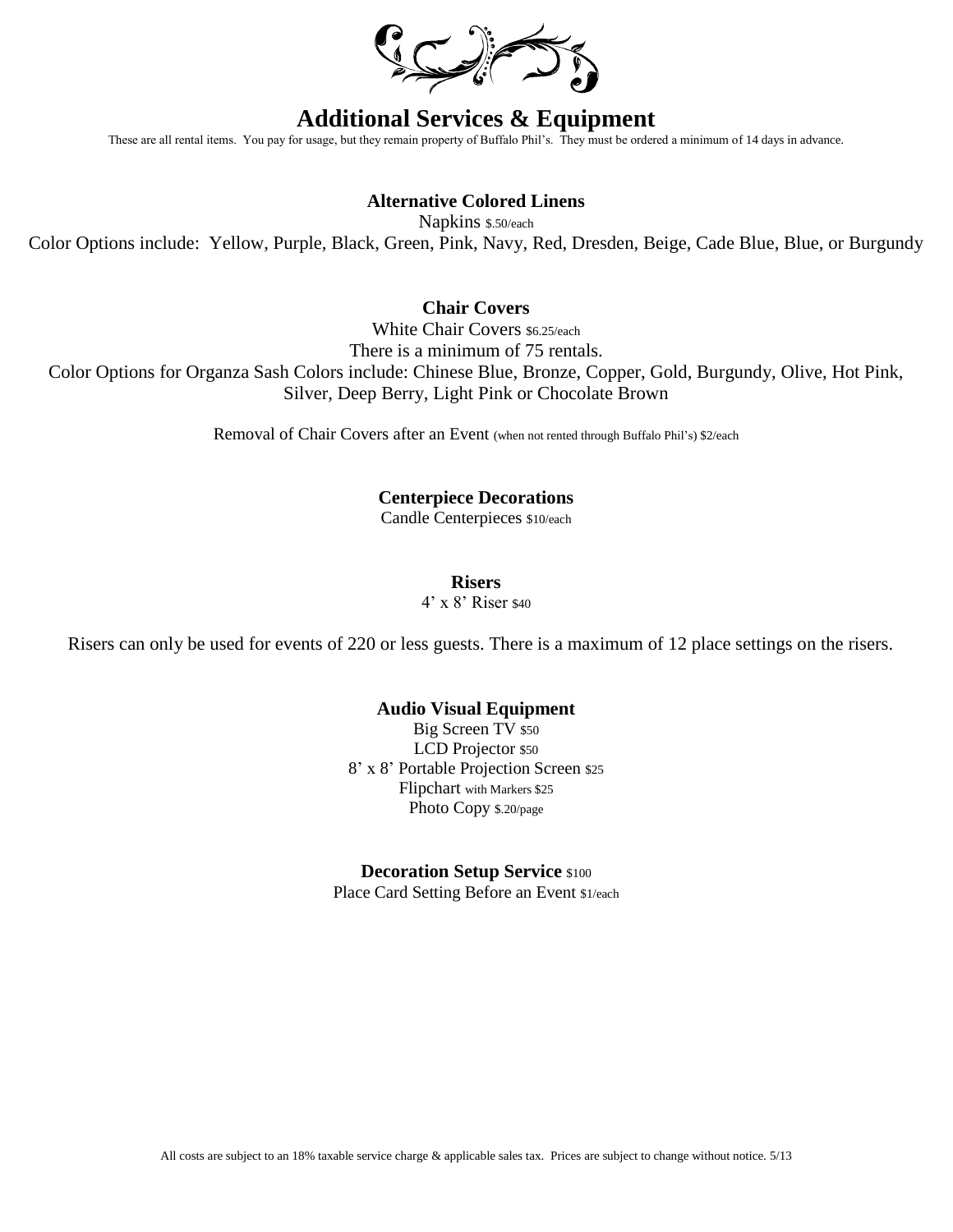

# **Frequently Asked Questions**

# **Why book at Buffalo Phil's?**

Buffalo Phil's offers you the flexibility that you need to customize your event, your needs & desires. From our experienced staff to our delicious cuisine, let us take care of the planning for you!

### **How do I book at Buffalo Phil's?**

When you have made the decision to host your event at Buffalo Phil's, please contact group sales by email at [groups@buffalophilsgrille.com](mailto:groups@buffalophilsgrille.com) or by phone at (608) 253-2200 Ext. 300. A contract will be emailed to you. You will need to complete  $\&$  return the contract, along with your down payment, to reserve the space, date  $\&$  time.

### **What is the room rental & why do I have to pay one?**

The room rental can vary by space & date. The room rental covers standard set up & tear down, all desired tables (8' rectangular or 60" round)  $\&$  separate wait staff  $\&$  bartenders for your event.

### **Can I just make a reservation?**

We do not take reservations in our restaurant.

### **Are there minimums?**

In The Crystal Room on Saturday's May 1<sup>st</sup> through October 31<sup>st</sup> there is a minimum of 75 plated or buffet meals. If you cannot meet the meal minimum, the alternative is a \$4,000 food & beverage minimum. There are no minimums for groups in The Brewery Room, The Train Room or The Outdoor Covered Patio.

### **Are there any restrictions on decorations?**

Yes, you are not allowed to use confetti, sequins, rice or anything very small. Candles are permitted but must be placed in a glass candleholder in which the flame is lower than the glass holder. You cannot tack, tape or attach anything to the walls, columns or ceilings. All decorations must be approved through Buffalo Phil's by your final guarantee date.

### **Can I have my wedding ceremony at Buffalo Phil's?**

Yes, you are welcome to have your wedding ceremony at Buffalo Phil's. Please inquire with group sales: [groups@buffalophilsgrille.com](mailto:groups@buffalophilsgrille.com) or by phone at (608) 253-2200 Ext. 300.

# **Do you offer specialty linens?**

Yes, we do offer specialty linens. Please see "Additional Services & Equipment" page for pricing & details.

### **What are the service charges & sales tax?**

Service charges are 18%  $\&$  sales tax is 6.75% (updated 7/1/14). Service charges are applied to the total bill  $\&$  are taxable.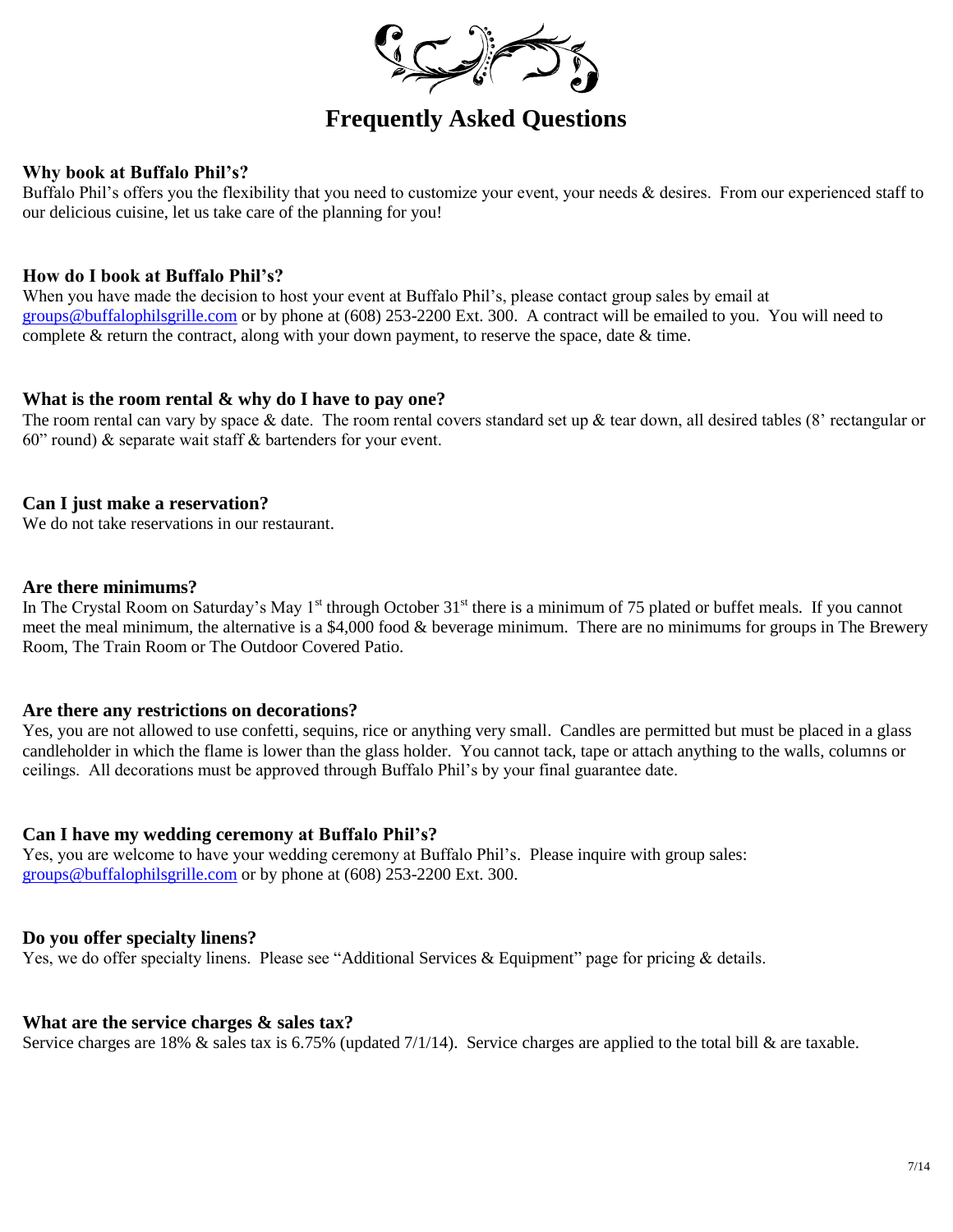### **Do you offer tastings?**

Yes, we do offer tastings Thursdays & Fridays from 11am-5pm or Saturdays from 10am-1pm. If you have booked an event in The Crystal Room, two entrees are complimentary. If you have not booked an event in The Crystal Room, or if you are booked in a different venue space, you are welcome to taste test entrees at the price listed in the group menus. You must book your tasting through group sales: [groups@buffalophilsgrille.com](mailto:groups@buffalophilsgrille.com) or by phone at (608) 253-2200 Ext. 300.

### **Are prices guaranteed?**

Prices are guaranteed when your final menu selections are made  $\&$  an estimate is signed.

### **What are the cancellation policies?**

If the booking is cancelled the down payment will not be refunded. Cancellations 90 days or less to the function will result in the loss of 50% of the estimated revenue.

#### **Is there a hotel on site?**

Yes, Buffalo Phil's Pizza & Grille shares a parking lot with both Great Wolf Lodge & Wintergreen Resort & Conference Center. Once your event is booked at Buffalo Phil's, our sales department will be delighted to assist you in setting up a room block at either accommodation.

### **When is my food order due? What about my guaranteed counts?**

Your final food selection is due 2 weeks prior to your function. Your guaranteed count is due 7 days prior to your function along with the final payment.

### **Can I bring in my own food & beverages? What about my wedding cake?**

Buffalo Phil's does not permit outside food & beverage to be brought into any function space, with the exception of wedding cake delivered & set up by a licensed bakery. A copy of the food license must be given to your Sales Manager, 2 months prior to your function.

### **Do you offer decorations?**

Yes, we offer 12 antique mirrored centerpieces complimentary. Please see "Additional Services & Equipment" page for pricing & details on additional centerpieces available for rental.

#### **Do you have risers?**

We are happy to provide you with risers. Please see "Additional Services & Equipment" page for pricing & details.

### **What is the event planning timeline?**

Generally speaking, 3 months prior to your function, you will meet with our group sales to discuss times, food & beverage options & to answer any questions. 2 weeks prior to your function your final food selection is due & 7 days prior to your function your final guaranteed count is due. Final payment must be made 7 days prior to your function.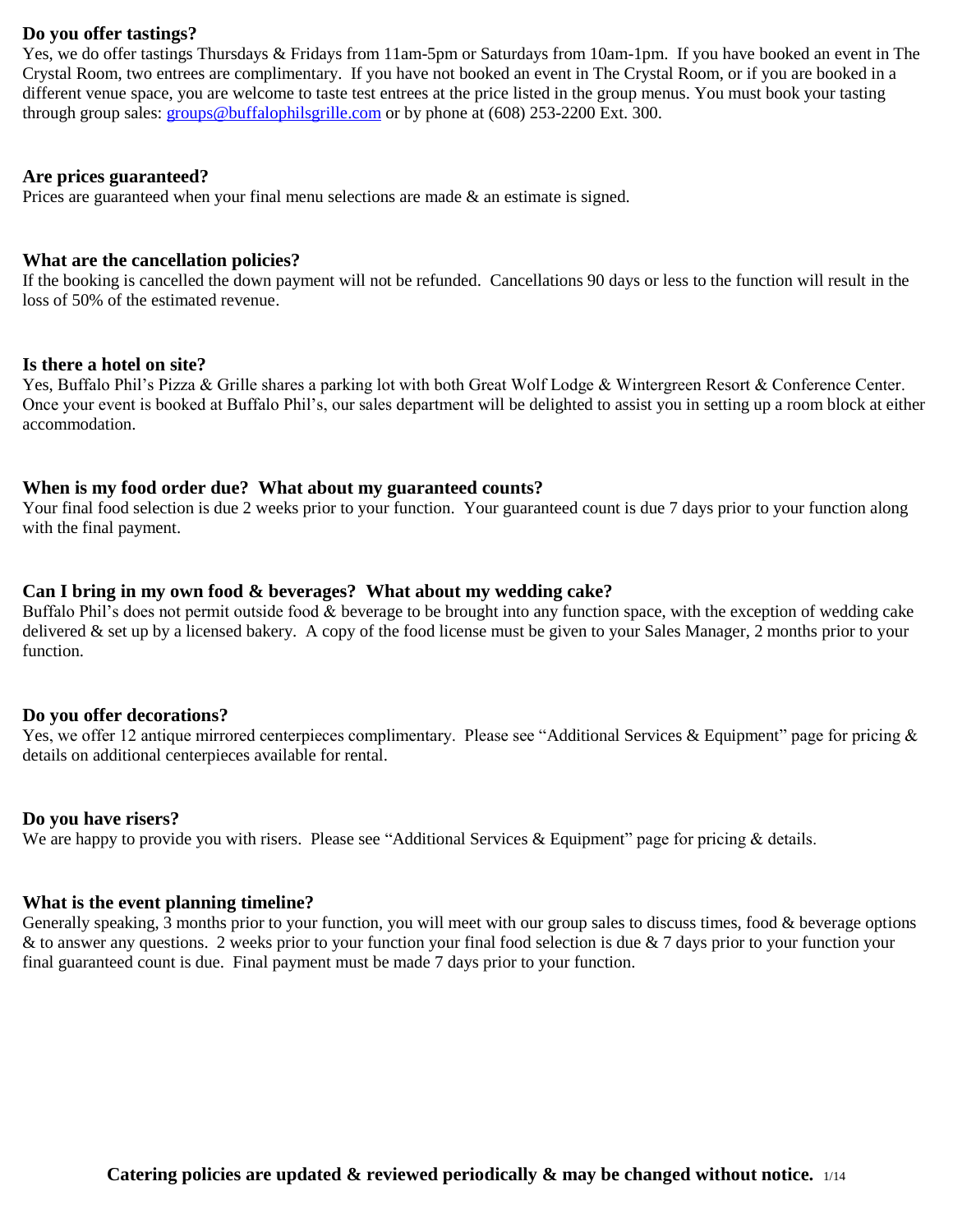

**Wedding Packages** There is a 50 guest minimum for wedding packages.

Package A \$60 per person *Before Dinner* One Hour of Call & Rail Cocktails House Gin, House Vodka, House Tequila, Captain Morgan, Jack Daniels, Sweet & Dry Vermouth, Triple Sec, Korbel, Bacardi, Malibu, Disaronna, Seagram's 7, Southern Comfort, Jose Cuervo & Apple Pucker 3 Passed Hors d'oeuvres plus a Wisconsin Cheese, Sausage & Cracker Platter *With Dinner* Champagne Toast 3 Course Dinner (Soup, Salad and Entrée with Starch & Vegetable) Red & White Wine Service *After Dinner* 2 Additional Hours of Rail Cocktails House Gin, House Vodka, House Tequila, Captain Morgan, Jack Daniels, Sweet & Dry Vermouth & Triple Sec

**Package B** \$45 person *Before Dinner* One Hour of Call & Rail Cocktails House Gin, House Vodka, House Tequila, Captain Morgan, Jack Daniels, Sweet & Dry Vermouth, Triple Sec, Korbel, Bacardi, Malibu, Disaronna, Seagram's 7, Southern Comfort, Jose Cuervo & Apple Pucker 2 Passed Hors d'oeuvres plus a Wisconsin Cheese, Sausage & Cracker Platter *With Dinner* Champagne Toast 3 Course Dinner (Soup, Salad and Entrée with Starch & Vegetable) Red & White Wine Service

Package C \$35 per person *Before Dinner* One Hour of Rail Cocktails House Gin, House Vodka, House Tequila, Captain Morgan, Jack Daniels, Sweet & Dry Vermouth & Triple Sec Wisconsin Cheese, Sausage & Cracker Platter *With Dinner* Champagne Toast 3 Course Dinner (Soup, Salad and Entrée with Starch & Vegetable)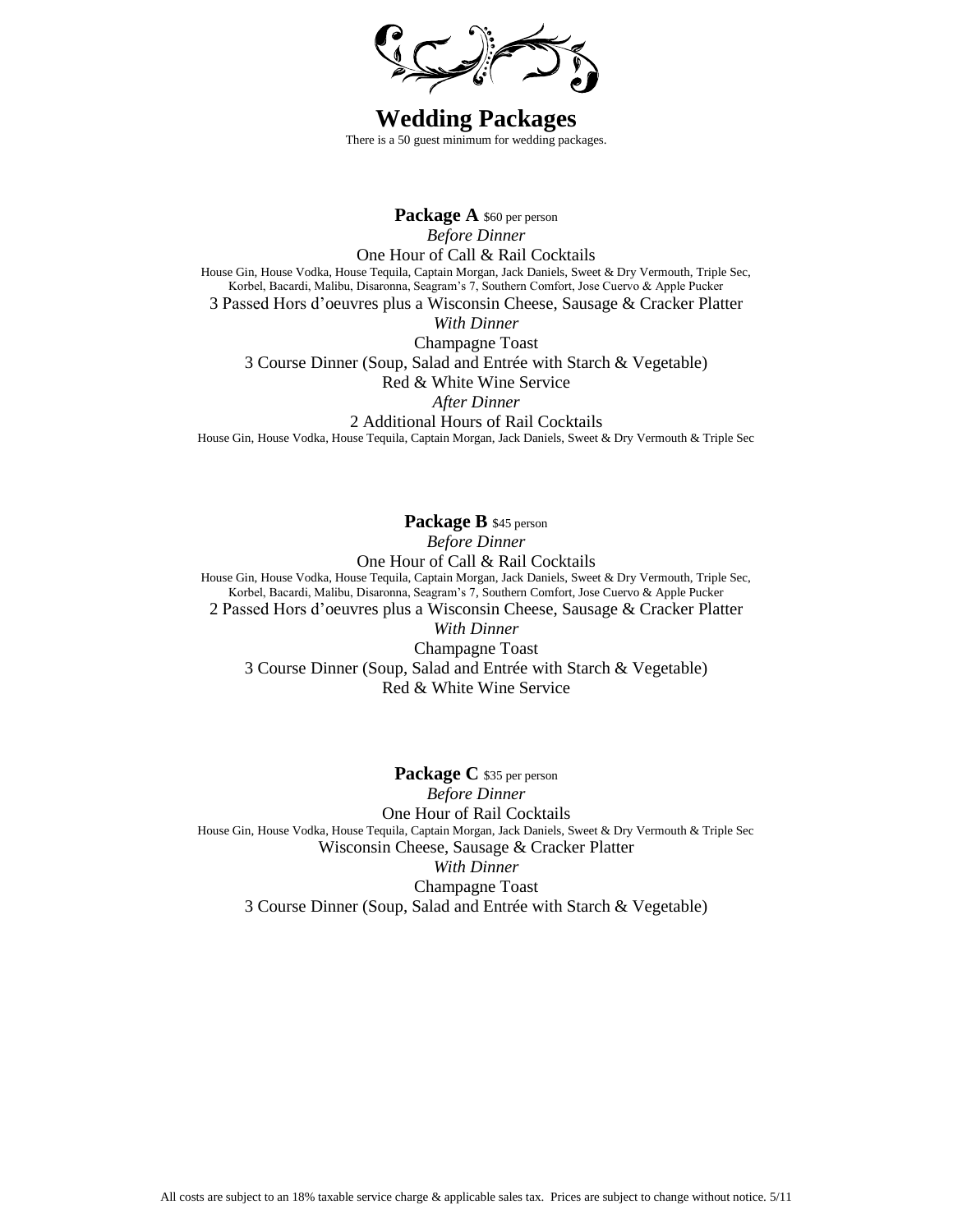

# **Selections for Wedding Packages**

### **Choice of Hors d' Oeuvres**

Swedish Meatballs BBQ Meatballs Ham, Cream Cheese & Pickle Roll Ups Italian Bruschetta Stuffed Mushrooms with Italian, Spinach & Vegetarian variations Bacon Wrapped Water Chestnuts Assorted Mini Quiche Deviled Eggs Crudités & Dip Spicy Party Mix Chips & Salsa

### **Choice of Soup**

Chicken Tortilla Roasted Tomato Bisque Wisconsin Beer Cheese

**Choice of Salad** Garden with a Creamy Garlic Dressing Caesar with a Classic Caesar Dressing

**Choice of Vegetable**  Mediterranean Medley with Green Peppers, Red Onion & Zucchini **Choice of Starch** Green Beans Garlic Mashed Potatoes California Medley with Cauliflower, Broccoli & Carrots Wild Brown Rice Pilaf

**Choice of Entrées**

½ Rotisserie Chicken Our house specialty, slow roasted over our open fire spit

Rosemary Rubbed Pork Loin Roasted with a Stone Ground Mustard & Honey Mustard Demi Glaze

Short Ribs Braised & boneless with a Guinness Stout Demi Glaze

Baked Cod Cod with an Herb Panko Crust with Lemon Beurre Blanc

Marinated Turkey Breast Sliced with a Caramelized Onion Apple Relish & Au Jus

Honey Baked Ham Sliced & served with a Black Pepper Pear Glaze

Traditional Italian Lasagna Hearty Beef Lasagna with Fresh Tomatoes & Mozzarella

Bruschetta Chicken Breast Topped with Fresh Mozzarella & Tomato Basil Relish

Baked Potato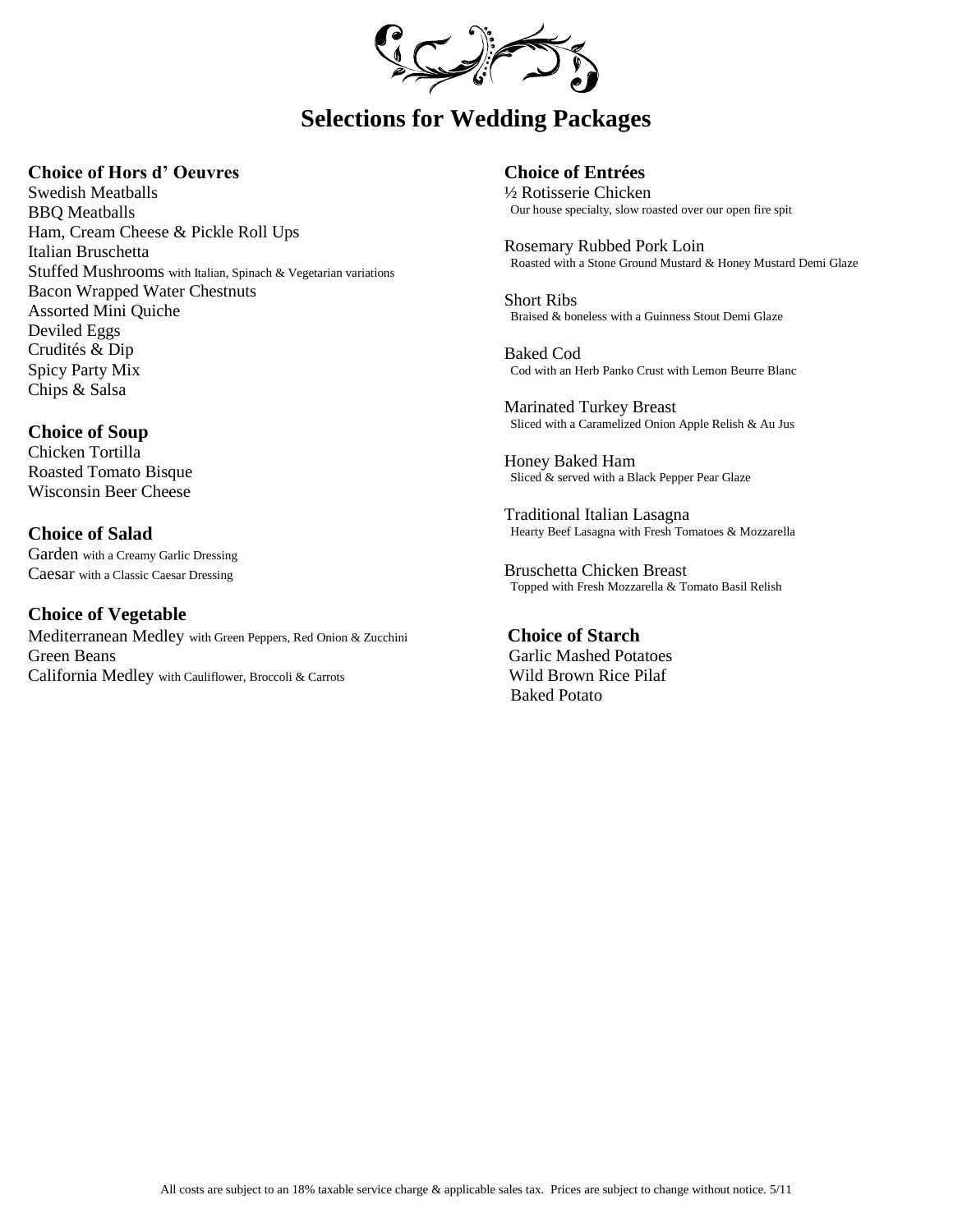

# **Buffet Dinners**

All buffet dinners include a beverage station, complete with Regular Coffee, Decaffeinated Coffee & Herbal Tea. There is a minimum of 30 guests for buffet dinners.

### **Our Signature Texas BBQ Buffet** \$ 21.99 pp **Pizza, Pasta & Salad Buffet** \$18.99 pp

Cornbread with Honey Butter **Assorted Pizza Selections** Roasted Baby Red Potatoes and Build Your Own Pasta Bar Corn Casserole Linguine & Penne Noodles Cowboy Beans<br>
Southern Style Coleslaw<br>
Southern Style Coleslaw<br>
Grilled Chicken Southern Style Coleslaw Pulled Roast Pork Marinated Shrimp + \$2 pp

Phil's Famous Chili Tossed Greens with Italian & Balsamic Vinaigrette Dressings Tossed Greens with Choice of Dressing Warm Garlic Bread & Breadsticks Barbequed Rotisserie Chicken Assorted Marinated Vegetables

### **Crystal Chandeliers Grand Buffet**

\$17.99 per person, Includes 1 entrée & 3 accompaniments \$19.99 per person, Includes 2 entrées & 3 accompaniments \$21.99 per person, Includes 3 entrées & 3 accompaniments

### **Accompaniments**

Tossed Greens with Choice of 2 Dressings Greek Salad with a Vinaigrette Dressing Home Style Potato Salad Southern Style Coleslaw Marinated Vegetable Salad Fresh Fruit Platter Pasta Salad with Balsamic Vinaigrette Garlic Mashed Potatoes Au Gratin Potatoes Wild Brown Rice Pilaf Roasted Baby Red Potatoes Mediterranean Medley with Green Peppers, Red Onion & Zucchini Green Beans California Medley with Cauliflower, Broccoli & Carrots Caramelized Carrots Assorted Rolls with Whipped Butter

### **Entrées**

Rotisserie Chicken slow roasted over an open fire spit Grilled Chicken Breast with a Wild Mushroom Sauce Herb Roasted Chicken Breast with an Herb Panko Crust Slow Roasted Tri Tip of Beef with a Bourbon Peppercorn Sauce Beef Tips Bourguignon with Mushrooms in a Red Wine Reduction Rosemary Rubbed Pork Loin with a Honey Mustard Demi Glaze Honey Baked Ham with a Black Pepper Pear Glaze Baked Wild Salmon with a Tomato-Caper Relish Seafood Fettuccine with Crab, Shrimp & Scallops Baked Cod with a Buttery Herb Crust Vegetarian Lasagna with Grilled Zucchini, Red Onions, Peppers & Mushrooms with Assorted Cheeses in a Roasted Tomato Sauce Vegetable Wellington with Zucchini, Squash, Peppers & Mushrooms wrapped in a Puff Pastry Marinated Turkey Breast with a Caramelized Onion Apple Relish

### **Carving Station Add-Ons:**

All accompanied by Silver Dollar Rolls, each \$3.99 pp Honey Baked Ham with a Black Pepper Pear Glaze Marinated Turkey Breast with a Caramelized Onion Apple Relish Rosemary Rubbed Pork Loin with a Honey Mustard Demi Glaze Whole Tenderloin of Beef with a Roasted Garlic Peppercorn Demi Glaze

#### **Sauté Station Add-On:**

Accompanied by Breadsticks, \$5.99 pp *Our chefs will sauté your choice of pasta, sauce & toppings fresh while you wait…* Select Linguine or Penne Pasta

 Select Marinara & Alfredo Sauce Select Marinated Vegetables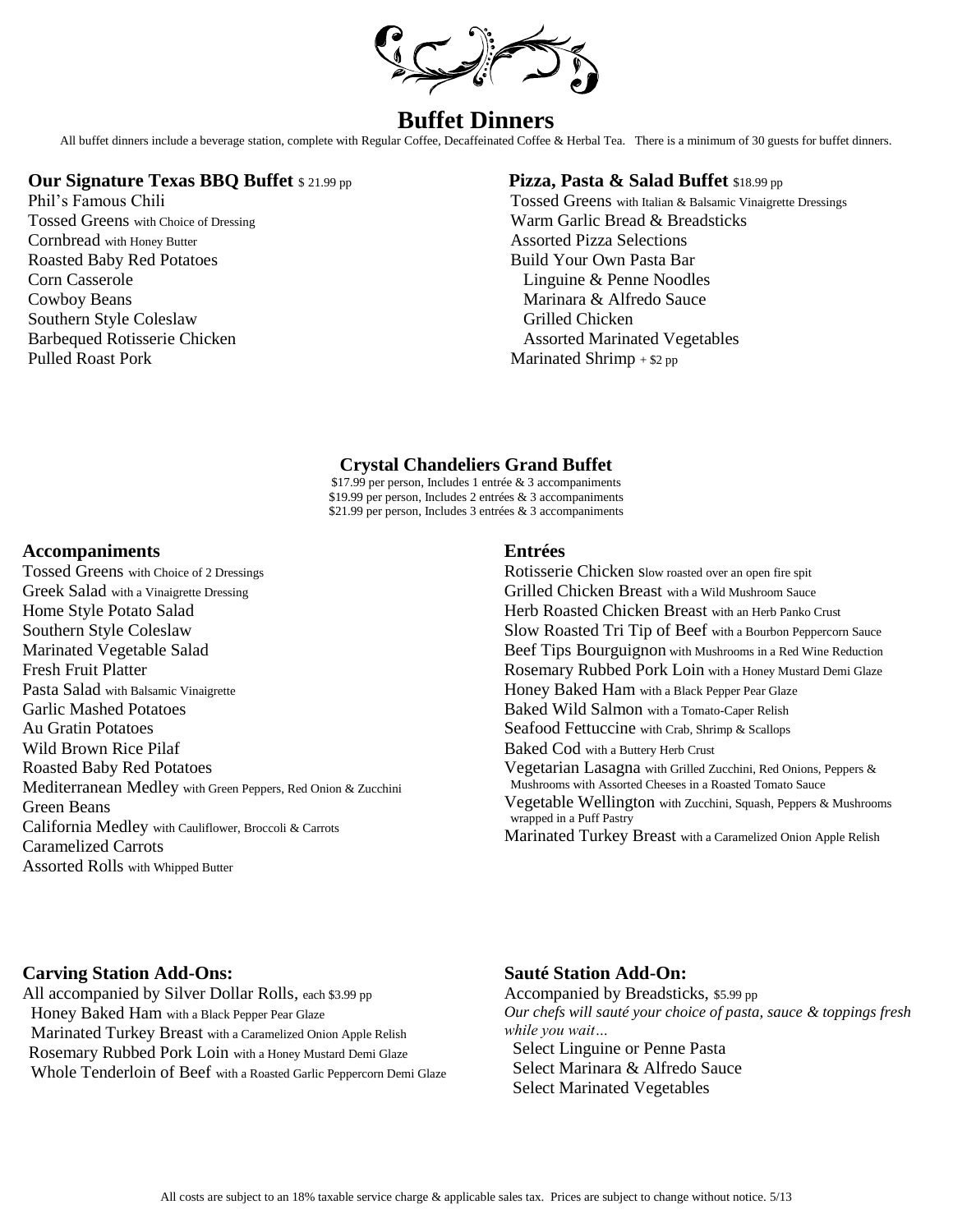

# **Plated Dinners**

All plated dinners include Fresh Baked Rolls, Regular Coffee, Decaffeinated Coffee & Herbal Tea by request. There is a minimum of 20 guests for each plated dinner selection. All plated pricing is based on 1 entrée choice per group. There is a plate surcharge of \$1 per additional offering.

# **Choice of Salad Entrées**

Garden with a Creamy Garlic Dressing  $\frac{1}{2}$  Rotisserie Chicken \$17.99 pp Caesar with a Classic Caesar Dressing **Caesar Caesar Dressing** Our house specialty, slow roasted over an open fire spit Iceberg Wedge with a Feta Cheese Vinaigrette Dressing Iceberg lettuce accompanied by Kalamata Olives, Red Onion & Tomato + \$1 pp ROSEMAry Rubbed Pork Loin \$18.99 pp Baby Spinach with a Raspberry Balsamic Dressing **Roasted With a Stone Ground Mustard & Honey Mustard Demi Glaze** Pecans, Gorgonzola Cheese & Dried Cranberries atop Baby Spinach leaves + \$1 pp

### **Choice of Vegetable Choice of Vegetable Choice is a Roasted Garlic Peppercorn Demi Glaze** Mediterranean Medley with Green Peppers, Red Onion & Zucchini Green Beans Short Ribs \$21.99 pp California Medley with Cauliflower, Broccoli & Carrots Braised & boneless with a Guinness Stout Demi Glaze Baby Carrots with Tops  $+ $1$  pp Asparagus Stems + \$1 pp Baked Wild Salmon \$19.99 pp

### **Choice of Starch**

Garlic Mashed Potatoes **Pasta Primavera \$16.99 pp** Pasta Primavera \$16.99 pp Wild Brown Rice Pilaf Roasted Baby Red Potatoes Cheese Tortellini \$16.99 pp Mashed Sweet Potatoes + \$1 pp In a Basil Cream Sauce In a Basil Cream Sauce Potato Croquettes + \$1 pp Dauphine Potatoes + \$1 pp Grilled Chicken Breast \$17.99 pp

**Add a Soup Course** + \$2 pp **Honey Baked Ham \$17.99 pp** Honey Baked Ham \$17.99 pp Roasted Tomato Bisque

Prime Rib \$22.99 pp Slow roasted with a Garlic & Pepper Crust

NY Strip \$23.99 pp

Topped with a Tomato-Caper Relish & Lemon Compound Butter

Baked Cod \$17.99 pp Cod with an Herb Panko Crust with Lemon Beurre Blanc

Baked Potatoes Garden Fresh Vegetables in a Marinara Sauce

Stuffed Baby Red Potatoes + \$1 pp With a Wild Mushroom Sauce or Lemon Caper Sauce

 Marinated Turkey Breast \$17.99 pp Sliced with a Caramelized Onion Apple Relish & Au Jus

Spicy Chicken Tortilla Sliced & served with a Black Pepper Pear Glaze

Wisconsin Beer Cheese Traditional Italian Lasagna \$16.99 pp Hearty Beef Lasagna with Fresh Tomatoes & Mozzarella

> Vegetarian Wellington \$18.99 pp With Zucchini, Squash, Peppers & Mushrooms wrapped in a Puff Pastry

 Beef Tips Bourguignon \$19.99 pp With Mushrooms in a Red Wine Reduction

Tenderloin of Beef \$21.99 pp 6 oz. cut with a Roasted Garlic Peppercorn Demi Glaze

Bruschetta Chicken Breast \$18.99 pp Topped with Fresh Mozzarella & Tomato Basil Relish

 Chicken & Beef Tenderloin \$24.99 pp 4 oz. Chicken & 4 oz. Beef served with a Wild Mushroom Cream Sauce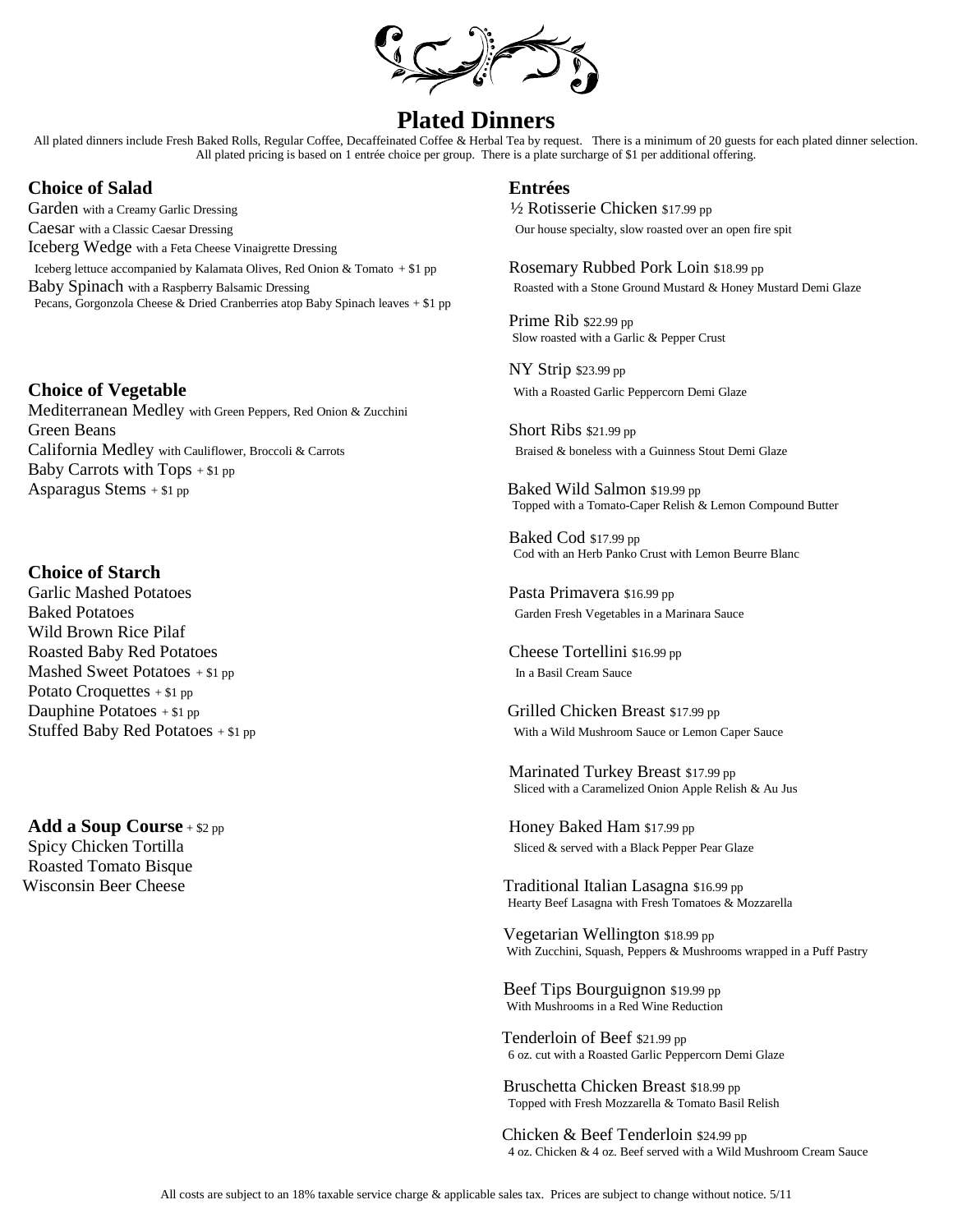

# **Individual Hors d'oeuvres**

Hors d'oeuvres are sold in increments of 25 servings. Passed hors d'oeuvres can be arranged for a charge of \$25 per server per hour.

\$.50/ea Swedish Meatballs BBQ Meatballs Ham, Cream Cheese & Pickle Roll Ups Italian Bruschetta

\$1/ea Stuffed Mushrooms with Italian, Spinach & Vegetarian variations Bacon Wrapped Water Chestnuts Assorted Mini Quiche with Garden Vegetable, Mushroom & Onion, Broccoli Cheese & Quiche Lorraine Deviled Eggs

> \$1.50/ea Silver Dollar Sandwiches Choice of Turkey or Ham Assorted Cold Pinwheels Rolled Chicken Quesadillas Buffalo Chicken Wings with Ranch Dip Oriental Chicken Wontons with Sweet & Sour Sauce

> > $$2/ea$

Spring Rolls Choice of Pork or Vegetarian with Sweet & Sour Sauce Satays Choice of Chicken or Beef with Garlic Soy Sauce Quarter Deep Dish Pizzas Choice of Toppings

> \$2.50/ea Seafood Rangoons with Sweet & Sour Sauce Mini Chicken Cordon Bleu Mini Fruit Kabobs

\$3/ea Shrimp Cocktail (16/20size) with Cocktail Sauce Crab Cakes with Remoulade Sesame Seared Tuna with Garlic Soy Sauce Mini Beef Wellingtons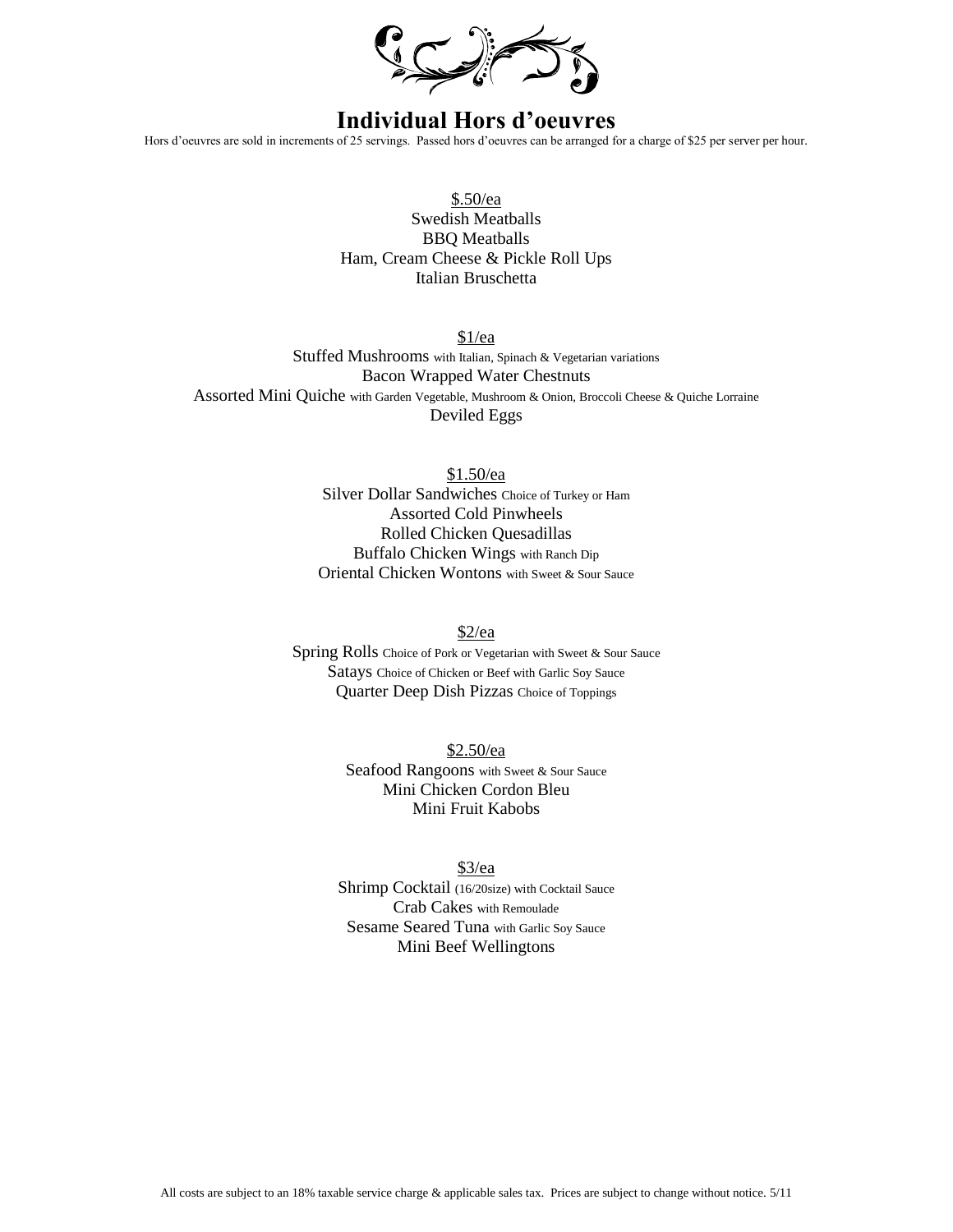

# **Hors d'oeuvres Trays**

Trays can be ordered in 2 sizes; small platters are 25 servings & large platters are 50 servings.

Spicy Party Mix \$29.99/sm \$54.99/lg Spicy Pretzels, Rye Chips & Mini Breadsticks

7 Layer Dip \$39.99/sm \$74.99/lg Seasoned Cream Cheese with Guacamole, Sour Cream, Green Onions, Black Olives, Shredded Cheese & Lettuce served with Tortilla Chips

> Crudités & Dip \$39.99/sm \$64.99/lg Fresh Vegetables accompanied with Dill Dip

Wisconsin Cheese, Sausage & Cracker Platter \$49.99/sm \$89.99/lg Cubed Cheddar, Swiss & Pepper Jack Cheeses with Wisconsin's own Klements Summer Sausage

> Fresh Fruit Display \$59.99/sm \$99.99/lg Seasonal Fruits

International Cheese Display \$79.99/sm \$159.99/lg Assortment of Brie, Gouda, Cheddar, Bleu & Havarti Cheeses with Assorted Flat Breads & Crackers

> Chips & Salsa \$35.99/sm \$59.99/lg Chunky Salsa with Tri-color Tortilla Chips

Spinach & Artichoke Dip \$39.99/sm \$74.99/lg Served with Crudités & Assorted Flat Breads

Assorted Mini Sandwich & Mini Wrap Platter \$59.99/sm \$99.99/lg Chef's favorites

Fruit Palm Tree \$129.99/lg A fun & unique option, fruit kabobs are skewered on the "trunk" of the Palm Tree

# **Hors d'oeuvres By the Pound**

Honey Roasted Peanuts \$12.99/lb Mixed Nuts Peanuts, Cashews & Walnuts \$13.99/lb Pretzel Twists \$7.99/lb

All costs are subject to an 18% taxable service charge & applicable sales tax. Prices are subject to change without notice. 5/11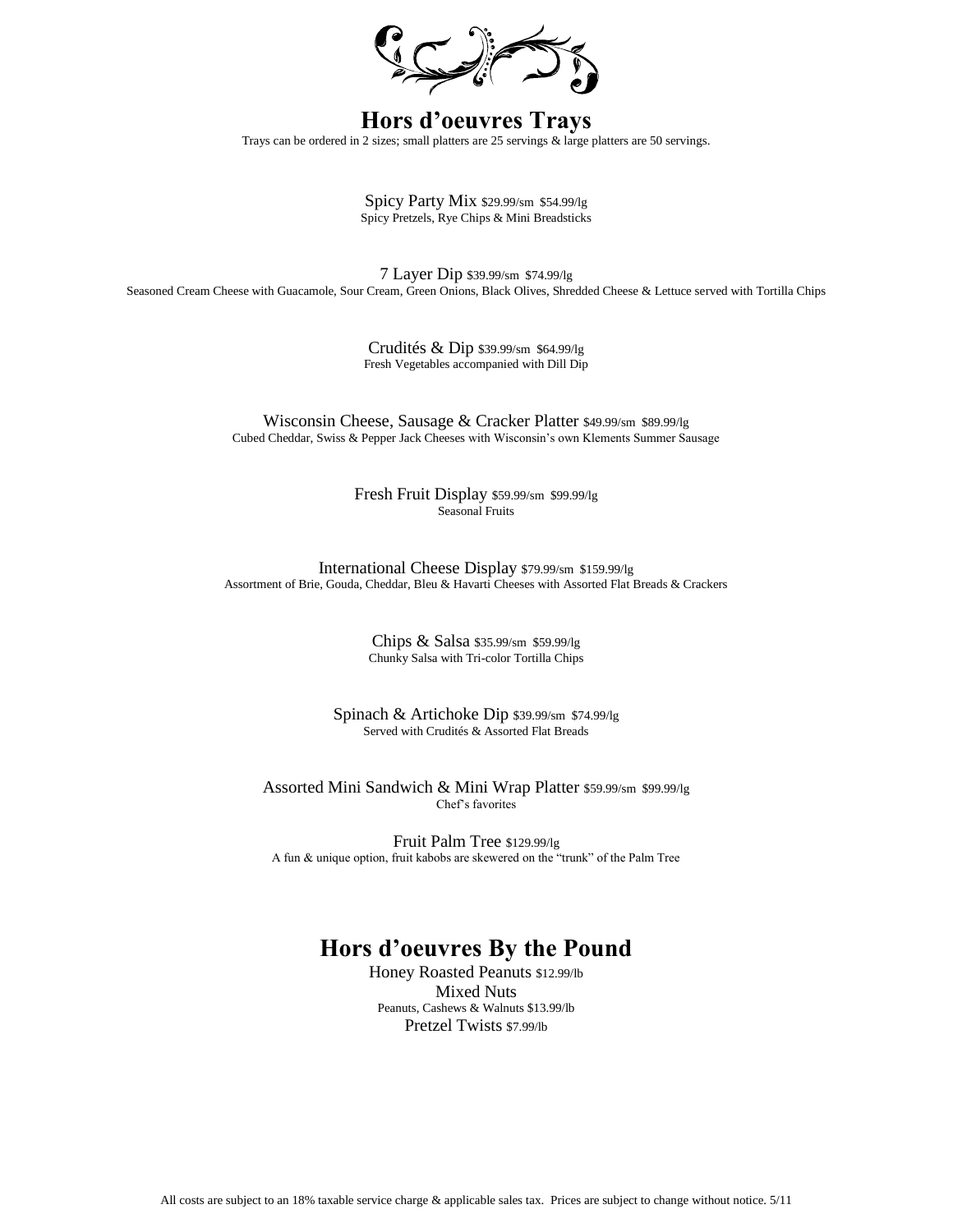

# **Children's Meals**

Children's meals are for any guests under the age of 10. Children 2 & under are not required to order a meal, but may choose to, if desired. A guaranteed count for the children's selection must be supplied with the function's guarantee.

### **Plated**

All plated pricing is based on 1 entrée selection per group. There is a plate surcharge of \$1 if both children's meals are offered.

 Chicken Strips \$7.99 pp Waffle Fries Chef's Choice of Vegetable

 Grilled Cheese \$7.99 pp Waffle Fries Chef's Choice of Vegetable

### **Optional Add-Ons:**

House Salad with House Dressing \$1 pp Fresh Fruit Cup \$1 pp

### **Buffets**

Children may eat off of the main buffet for the group. The cost will be 60% of the adult cost per child; prices will fluctuate depending on the buffet selected. Children are ages 3-10, 2 & under are free.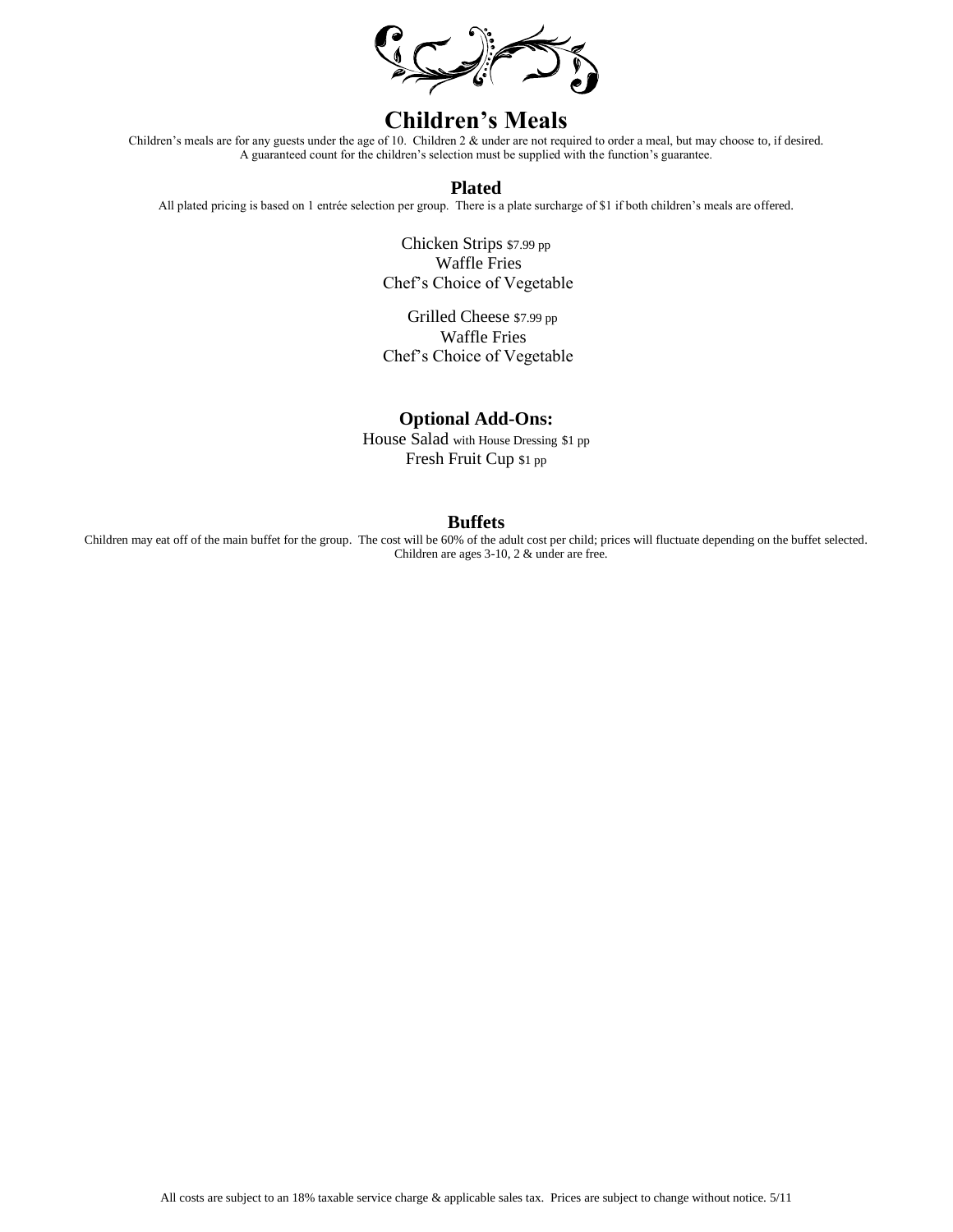

# **Desserts**

Small platters are 25 servings & large platters are 50 servings There is a minimum of 25 servings for each dessert selection

Chocolate Covered Strawberries \$49.99/sm \$89.99/lg Ultimate Chocolate Cake \$3.99 pp Rice Krispie Bars \$34.99/sm \$79.99/lg Lemon Berry Mascarpone Cake \$4.99 pp Assorted Mini Cheesecakes \$49.99/sm \$89.99/lg Carrot Cake \$3.99 pp Brownies \$35.99/sm \$79.99/lg Banana Split Martinis \$4.99 pp

 Chocolate Chip White Chocolate Macadamia Nut Peanut Butter Reese's Pieces Oatmeal Raisin

**Dessert Platters Individual Desserts**

 Tuxedo Strawberries \$2.99 pp Hand Rolled Truffles \$49.99/sm \$89.99/lg Caramel Apple Pie \$4.99 pp; with Vanilla Ice Cream \$5.99 pp Choice of Kahlua or Dark Chocolate **Pecan Pie** \$4.99pp; with Vanilla Ice Cream \$5.99 pp Creamy Vanilla Cheesecake \$3.99 pp Home Baked Cookies \$35.99/sm \$79.99/lg Choice of Chocolate, Caramel or Strawberry Sauce

### **Mini Desserts**

Mini desserts are smaller portions for those with a lighter appetite. There is a minimum of 25 servings for each dessert selection.

Turtle Sundae \$2.99 pp Vanilla Ice Cream rolled in Crushed Pecans with Caramel Sauce on bottom & topped with Hot Fudge Bowl of Fresh Fruit \$1.99 pp Scoop of Vanilla Ice Cream \$1.99 pp Mousse \$1.99 pp Choice of Dark Chocolate or White Chocolate

# **Unique Show Stopping Desserts**

**Flambé Station** \$7.99 pp Cherries Jubilee & Bananas Foster

**Ice Cream Sundae Buffet** \$7.99 pp *Build Your Own Sundae*  Chocolate & Vanilla Ice Cream Sliced Strawberries & Maraschino Cherries Whipped Cream & Peanut Pieces Chocolate & Caramel Sauce

**Assorted Dessert Buffet** \$5.99 pp Three specialty desserts will be selected for your group.

# **Candy Buffet**

Based off of 100 servings \$439.99 Choose the color of candy to fit you theme: Monochromatic (Red, Green, Brown or White), Bold Party Tones or Chocolate Classics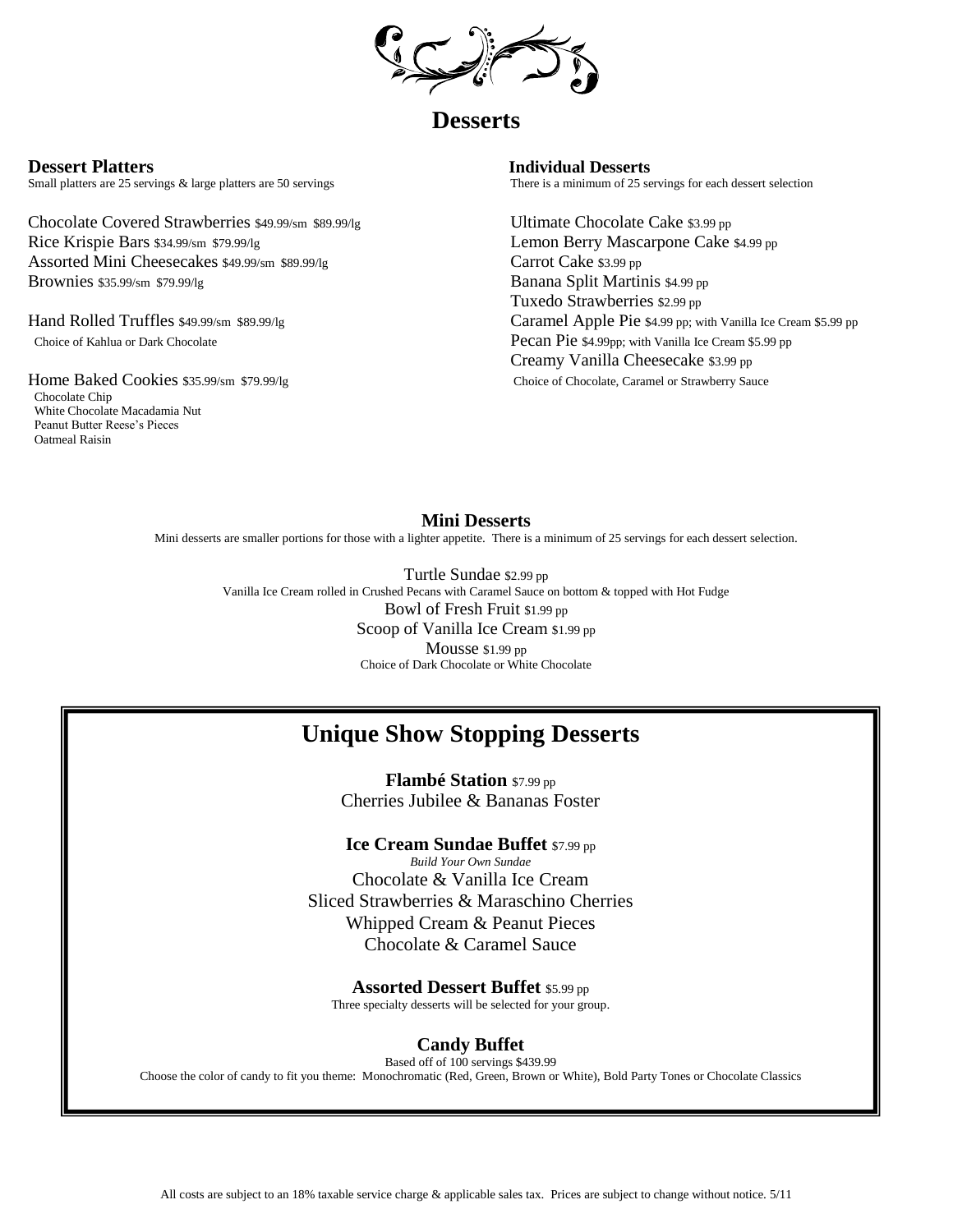

# **Bar Arrangements**

# **Option #1 Cash Bar (Available for The Crystal Room or The Brewery Room)**

We are happy to provide a full bar on a cash basis for your guests. There is no additional charge to offer a cash bar.

### **Option #2: Semi Hosted Bar (Available for The Crystal Room or The Brewery Room)**

We are happy to provide a semi hosted bar for your guests. There are 4 semi hosted bar arrangements available, see below.

A. Dollar Limit

You can host a bar tab up to a specific dollar amount, such as the first \$1,000 in sales. After that amount, it would revert to a cash bar.

B. Time Limit

You can host a bar for a specific amount of time, such as from 5:30-6:30. There is a minimum hosting time of 1 hour. All hours must be consecutive. After that time, it would revert to a cash bar.

C. Quantity Limit

You can host a specific quantity of specific items, such as  $4-1/2$  barrels of Miller Lite. After the item has run out, it would revert to a cash bar.

D. Drink Tickets

You can host a bar with drink tickets that either you provide or we can provide. You determine in advance what your tickets are valid for, such as rail cocktails, call cocktails, etc. Pricing is based upon consumption. After a guest is out of drink tickets, it would revert to a cash bar for that guest.

### **Option #3: Hosted Bar (Available for The Crystal Room, The Brewery Room or The Covered Patio)**

We are happy to provide a hosted bar for your guests. There are two hosted bar arrangements available, see below.

- A. You can host a bar based on actual consumption of items ordered by your guests.
- B. You can host a bar over a contracted period of time; this is referred to as a package bar. See three levels below.

#### **Package Bar**

The number of guaranteed guests for the dinner (less anyone under 21 years of age) would be used for the guarantee of the package bar. This includes unlimited consumption of bottled beer, draft beer, house wine, cocktails, juice & fountain soda. Packages do not include shots or drinks mixed with Red Bull.

#### **Level 1-Service Includes:**

House Gin, House Vodka, House Tequila, Captain Morgan, Jack Daniels, Sweet & Dry Vermouth & Triple Sec

### Level 2-Service Includes: (Plus the above rail selections.)

Korbel, Bacardi, Malibu, Disaronna, Seagram's 7, Southern Comfort, Jose Cuervo & Apple Pucker

### **Level 3-Service Includes:** (Plus the above rail & call selections.)

 Jim Beam, Tanqueray, Jagermeister, Goldschlager, Dr. McGillicuddy's Mentholmint Schnapps, Kettle One, Grey Goose, Bombay Sapphire, Crown Royal, Baileys, Johnnie Walker Black, Patron Silver, Grey Goose Le Citron & Dr. McGillicuddy's Vanilla Schnapps

#### **Satellite Bar**

We would be happy to set up a satellite bar for your function. All satellite bars must be hosted. We can offer a maximum of 2 types of beer, 6 types of wine & 8 types of liquor.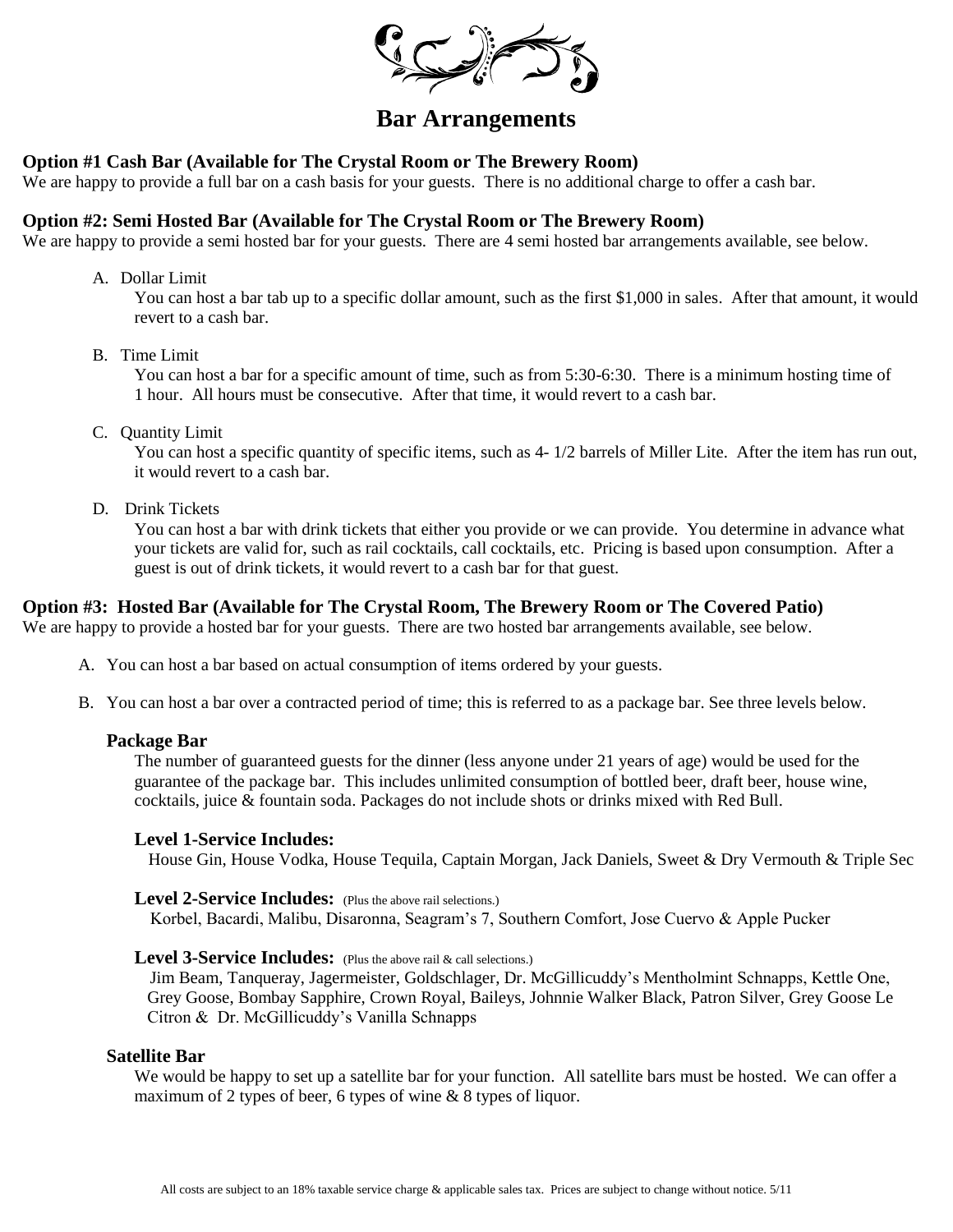

# **Beer & Wine Selections**

# **BEER**

Beer can be purchased by the glass, bottle or ½ barrel. You will only be charged for tapped  $\frac{1}{2}$  barrels. There is no restocking fee for untapped ½ barrels.

**Draft Beer by the Glass** Cash or Hosted Miller Lite \$4.50 Bud Light \$4.50 Angry Orchard Crisp Apple \$5 Stella Artois \$5 Dells Brewing Co. Microbrews \$4.50

### **Bottled Beer** Cash or Hosted

Budweiser/Bud Light \$4 Miller Lite/MGD \$4 Coors Light \$4  $Corona$  \$4.50 Michelob Ultra \$4 Smirnoff Ice \$4.50 O'Douls N/A \$4 Leinie's Summer Shandy \$4.50 Heinenken \$4.50

### **Draft Beer by the 1/2 Barrel Hosted Only**

Miller Lite \$225 Bud Light \$225 Angry Orchard Crisp Apple \$325 Stella Artois \$325 Dells Brewing Co. Microbrews \$250 Mix & Match \$275

Please inquire for specialty  $&$  import pricing.

# **WINE**

Wine & champagne can be purchased by the glass or bottle. All bottles poured tableside will be charged by the glass. All bottles set on the table will be charged by the bottle.

**Wine By the Glass** \$6.25/c \$5.50/h House Cabernet House Merlot House Chardonnay House Pinot Grigio House White Zinfandel

### **Wine/Champagne by the Bottle**

Asti Spumante \$25/c \$23/h House Cabernet \$25/c \$21/h House Chardonnay \$25/c \$21/h House Merlot \$25/c \$21/h House Pinot Grigio \$25/c \$21/h House White Zinfandel \$25/c \$21/h House Champagne \$25/c \$21/h Wollersheim Sparkling Grape Juice \$15/c \$13/h Wollersheim Dry Riesling \$25/c \$25/h Wollersheim Prairie Fume \$25/c \$25/h

Please inquire for specific label pricing.

### **Champagne Toast** \$3/pp

Based on guaranteed count, our servers will individually pour your guests their choice of champagne or N/A alternative for a toast.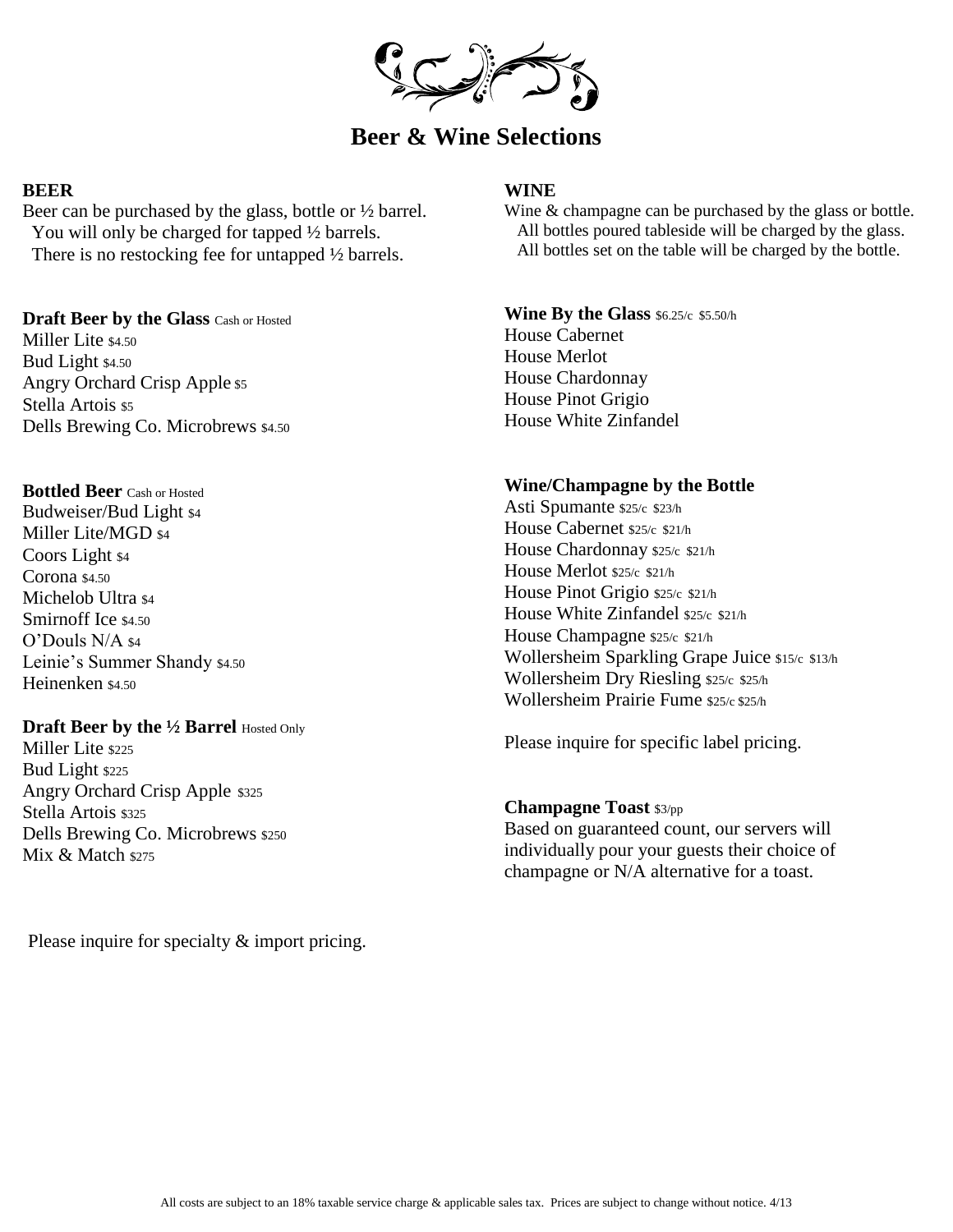

# **Beverage Options**

Rail Cocktails \$5 Call Cocktails  $$6$ Premium Cocktails  $$6 \& Up$ Bottle Beer \$4-4.50 Tap Beer \$4.50-5 Glass of House Wine \$6.25

### **Package Bar**

|         | $1st$ Hour | <b>Additional Hours</b> |
|---------|------------|-------------------------|
| Level 1 | \$13       | \$5                     |
| Level 2 | \$14       | \$6                     |
| Level 3 | \$15       | \$7                     |

# **Level 1 Cocktail Service Includes:**

House Gin, House Vodka, House Tequila, House Rum, House Whiskey, Sweet & Dry Vermouth & Triple Sec

### **Level 2 Cocktail Service Includes:** (Plus the above rail selections.)

Captain Morgan, Jack Daniels, Korbel, Bacardi, Malibu, Disaronna, Seagram's 7, Southern Comfort, Jose Cuervo & Apple Pucker

#### Level 3 Cocktails Include: (Plus the above rail & call selections.)

Jim Beam, Tanqueray, Jagermeister, Goldschlager, Dr. McGillicuddy's Mentholmint Schnapps, Kettle One, Grey Goose, Bombay Sapphire, Crown Royal, Baileys, Johnnie Walker Black, Patron Silver, Grey Goose Le Citron & Dr. McGillicuddy's Vanilla Schnapps

### **NA Beverages**

Soda \$2.69/glass or \$250 unlimited Milk \$2.69/glass or \$300 unlimited

Bottle Water \$2 Canned Soda \$1.50 Coffee \$20/gallon Lemonade with Fresh Lemons \$20/gallon Sweetened Iced Tea with Fresh Lemons \$20/gallon Sherbet Punch \$25/gallon (3 gallon minimum) Wollersheim Sparkling Grape Juice \$15/bottle